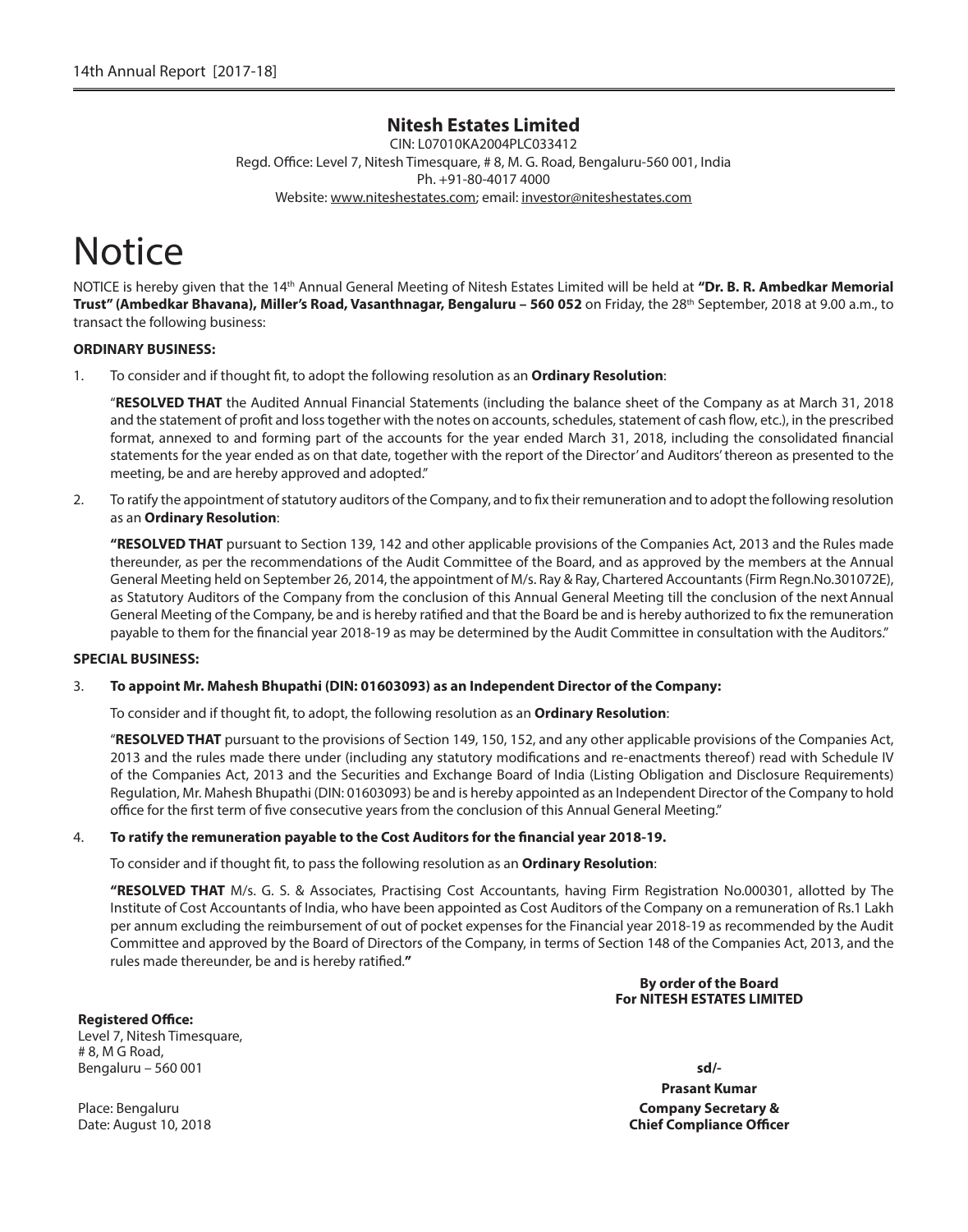## **Notes:**

**1. A MEMBER ENTITLED TO ATTEND AND VOTE AT THE MEETING IS ENTITLED TO APPOINT ONE OR MORE PROXIES TO ATTEND AND VOTE INSTEAD OF HIMSELF AND A PROXY NEED NOT BE A MEMBER OF THE COMPANY. THE INSTRUMENT APPOINTING A PROXY IN ORDER TO BE VALID MUST BE DEPOSITED AT THE REGISTERED OFFICE OF THE COMPANY NOT LATER THAN 48 HOURS BEFORE THE COMMENCEMENT OF THE MEETING.**

 **A PERSON CAN ACT AS A PROXY ON BEHALF OF MEMBERS NOT EXCEEDING FIFTY AND HOLDING IN AGGREGATE NOT MORE THAN TEN PERCENT OF THE TOTAL SHARE CAPITAL OF THE COMPANY CARRYING VOTING RIGHTS. A MEMBER HOLDING MORE THAN 10% OF THE PAID UP SHARE CAPITAL OF THE COMPANY CARRYING VOTING RIGHTS MAY APPOINT A SINGLE PERSON AS PROXY AND SUCH PERSON SHALL NOT ACT AS A PROXY FOR ANY OTHER PERSON OR SHAREHOLDER.**

- 2. A Corporate Member entitled to attend the meeting shall along with their authorized representative(s) send a certified true copy of a resolution passed by the Board of Directors and vote on their behalf at the meeting.
- 3. The Statement pursuant to Section 102 of the Companies Act, 2013 for the special business is annexed to the notice as **Annexure I**.
- 4. All documents referred to in the accompanying Notice will be open for inspection at the Registered Office of the Company between 10.00 A.M. to 12.00 Noon. from Monday to Friday on all business days up to and including the date of the meeting.
- 5. Members are requested to note that dividends not encashed or remaining unclaimed for a period of 7 (seven) years from the date of transfer to the Company's Unpaid Dividend Account, shall be transferred, under Section 124 of the Companies Act, 2013, to the Investor Education and Protection Fund ("IEPF"), established under Section 125 of the Companies Act, 2013. Further, pursuant to the provisions of Section 124 of the Act and IEPF Rules, all shares on which dividend has not been paid or claimed for seven consecutive years or more shall be transferred to IEPF Authority as notified by the Ministry of Corporate Affairs. Accordingly, the unclaimed dividends out of the dividends declared for the financial year 2010-11 on 28<sup>th</sup> September, 2011 amounting to Rs. 40,068/- (Rupees Forty Thousand and Sixty Eight only) as on the date of this notice will be transferred to IEPF on **27th October, 2018**.

 The Company has sent reminders to the concerned shareholders, advising them to lodge their claims with respect to unclaimed dividends. Shareholders are cautioned that once the unclaimed dividend is transferred to the IEPF, *no claim shall lie* in respect thereof with the Company. The required notice in this regard has been sent to the eligible shareholders who have not en-cashed the dividend and also newspaper publication was made in this regard. The list of the shareholders who have not claimed the dividend is available on the website of the Company www.niteshestates.com. Members who have not yet en-cashed the dividend warrant(s) so far for the financial year ended 31<sup>st</sup> March 2011 are requested to make their claim to the Registrar and Share Transfer Agent of the Company.

- 6. As required under Section 91 of the Companies Act, 2013 and the provisions of the Securities and Exchange Board of India (Listing Obligations & Disclosure Requirements) Regulations, 2015, Securities Transfer Registers, Register of Members and Register of Debenture holders, shall remain closed from **Saturday, September 22, 2018 to Friday, September 28, 2018 (both days inclusive).**
- 7. Pursuant to the applicable provisions of the Companies Act, 2013 and Regulation 36 of the Securities and Exchange Board of India (Listing Obligations & Disclosure Requirements) Regulations, 2015, the brief details of the director seeking re-appointment at the Annual General Meeting is appended to this Notice in **Annexure - I**.
- 8. Members are requested to advise any changes in their communication address, register their e-mail address, PAN details and Bank details such as Bank and Branch Name, IFSC Code and MICR No. etc with Karvy Computershare Private Limited, the Registrars and Share Transfer Agents of the Company at Karvy Selenium, Tower B, Plot No. 31 & 32. Gachibowli, Financial District, Nanakramguda, Serilingampally, Hyderabad – 500 038, Tel: +91 040 67161510.
- 9. For the convenience of Members / Proxy Holders and for the proper conduct of the meeting, entry to the place of meeting will be regulated by an Attendance Slip, which is annexed to this Notice. The Members/ Proxy Holders are requested to bring the duly completed and signed Attendance Slip along with their copy of the Annual Report to the meeting. Additional copies will not be provided at the meeting.
- 10. The Securities and Exchange Board of India (SEBI) vide its circular dated 20<sup>th</sup> April, 2018 has mandated registration of Permanent Account Number (PAN) and Bank Account Details for all securities holders. Members holding shares in physical form are therefore, requested to submit their PAN and Bank Account Details to Company's Share Transfer Agents by sending a duly signed letter along with self-attested copy of PAN Card and original cancelled cheque. The original cancelled cheque should bear the name of the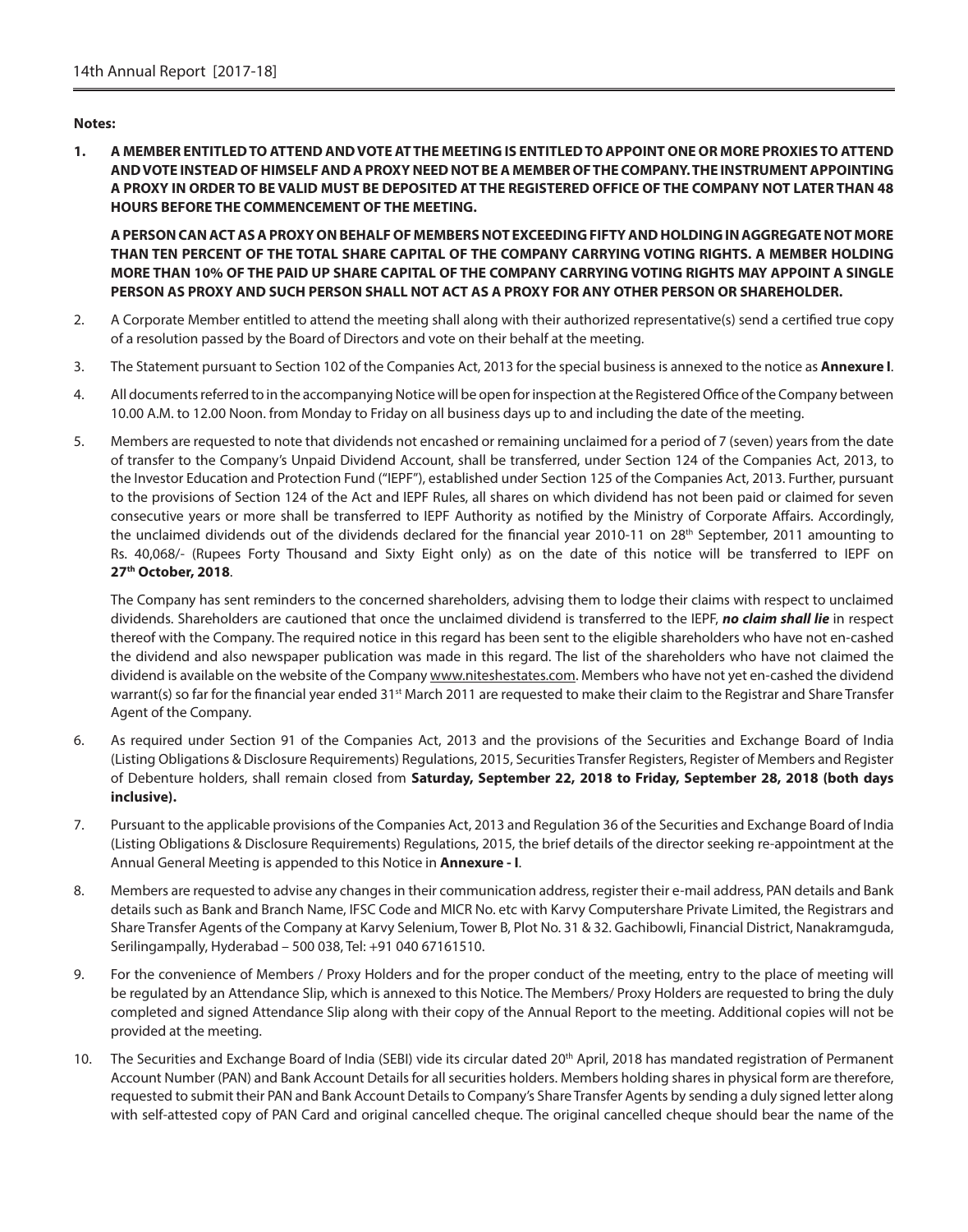Member printed on it. In the alternative Members are requested to submit a copy of bank passbook / statement attested by the bank. Members holding shares in demat form are requested to submit the aforesaid information to their respective Depository Participant.

- 11. The Members may note that on account of the amendment made to the SEBI (Listing Obligations and Disclosure Requirements) Regulations, 2015, on 8<sup>th</sup> June, 2018, the Company will not be in a position to entertain the request for registration of physical transfer of shares on or after 5<sup>th</sup> December, 2018. Hence, Members holding shares in physical form, in their own interest, are requested to dematerialize the shares.
- 12. The Notice is being sent to all the Members (electronic or physical copy), whose names appeared in the Register of Members as on **Friday, August 17, 2018**. The Notice of the meeting is posted on the website of the Company www.niteshestates.com and is also available on the websites of the Stock exchanges where the securities of the Company are listed i.e. the Bombay Stock Exchange Limited www.bseindia.com and the National Stock Exchange of India Limited www.nseindia.com.
- 13. **The businesses as set out in the Notice will be transacted through remote electronic voting system and the Company will provide a facility for voting by remote electronic means**. In compliance with the provisions of Section 108 of the Companies Act, 2013, read with Rule 20 of Companies (Management and Administration) Rules, 2014, the Company is pleased to offer the facility of remote e-voting means, as an alternate, to all its Members to enable them to cast their votes electronically. Please note that the remote voting through electronic means is optional.
- 14. The remote voting through electronic means will commence on **Monday, September 24, 2018 at 9.00 AM to Thursday, September 27, 2018 at 5.00 P.M.** The Members will not be able to cast their vote electronically beyond the date and time mentioned here. Once the vote on a resolution is cast by a shareholder via remote e-voting, it cannot be changed subsequently or cast the vote again. However, a member may participate in the meeting even after exercising his/her right to vote through remote e-voting but shall not be allowed to vote again at the meeting.
- 15. During the period when the facility for remote e-voting is provided, the Members of the Company holding the shares either in physical or in dematerialised form as on **Friday, September 21, 2018** may opt to vote via remote electronic voting process.
- 16. Physical Poll/ Ballot voting will be conducted by the Company on the day of the meeting and members who have not cast their vote via remote e-voting process, shall only be entitled to exercise their right to vote by way of Poll Paper/Ballot at the meeting.
- 17. The Company has appointed Mr. Sudhindra K. S., Practicing Company Secretary (FCS 7909, CP No. 8190) to act as the Scrutinizer for conducting the electronic voting process and ballot voting at the meeting in a fair and transparent manner.

#### *18. The procedure and instructions for the voting through electronic means is, as follows*:

Open your web browser during the voting period and log on to the e-voting website https://evoting.karvy.com

Now, fill up the following details in the appropriate boxes:

| User-ID                                                                                                               | a) For NSDL:- 8 characters DP ID followed by 8 Digits Client ID<br>b) For CDSL: - 16 digits beneficiary ID |  |
|-----------------------------------------------------------------------------------------------------------------------|------------------------------------------------------------------------------------------------------------|--|
| Password : please refer to the cover email enclosing this Notice                                                      |                                                                                                            |  |
| PAN* Enter your 10 digit alpha-numeric PAN issued by Income Tax Department                                            |                                                                                                            |  |
| * Members who have not updated their PAN with the Company are requested to use default number 'ABCDE12345' in the PAN |                                                                                                            |  |
| field.                                                                                                                |                                                                                                            |  |

- a) After entering the details appropriately, click on **LOGIN.**
- b) You will reach the Password change menu wherein you are required to mandatorily change your password. The new password shall comprise of minimum 8 characters with at least one upper case (A-Z), one lower case (a-z), one numeric value (0-9) and a special character. The system will prompt you to change your password and update any contact details like mobile, email etc. on first login. You may also enter the secret question and answer of your choice to retrieve your password in case you forget it. It is strongly recommended not to share your password with any other person and take utmost care to keep your password confidential.
- c) You need to login again with the new credentials.
- d) On successful login, the system will prompt you to select the EVENT i.e., NITESH ESTATES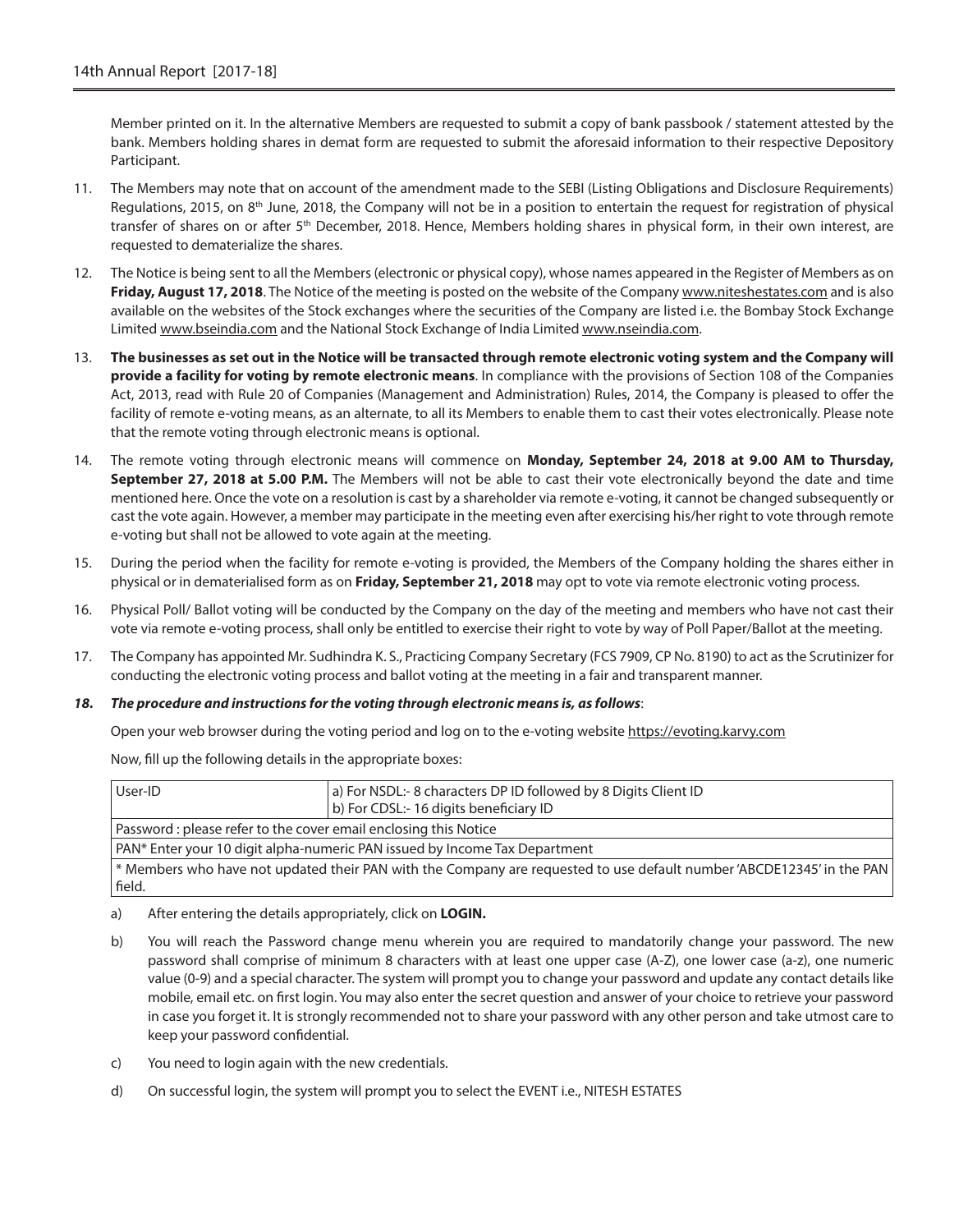- e) On the voting page, the number of shares as held by the shareholder as on the Cut-off Date will appear. If you desire to cast all the votes assenting/dissenting to the Resolution then enter all shares and click "FOR" / "AGAINST" as the case may be. You are not required to cast all your votes in the same manner.
- f) Shareholders holding multiple folios / demat account shall choose the voting process separately for each folios / demat account.
- g) Cast your vote by selecting an appropriate option and click on SUBMIT. A confirmation box will be displayed. Click OK to confirm else CANCEL to modify. Once you confirm, you will not be allowed to modify your vote. During the voting period, shareholders can login any number of times till they have voted on the resolution.
- h) Institutional shareholders (i.e. other than individuals, HUF, NRI, etc.) are required to send scanned copy (PDF/JPG Format) of the relevant Board Resolution/ Authority letter etc. together with attested specimen signature of the duly authorized signatory (ies) who are authorized to vote, to the Scrutinizer through e-mail: sudhindraksfcs@gmail.com
- i) Once you have cast your vote on a resolution you will not be allowed to modify it subsequently.
- **j) The Portal will remain open for voting from: Monday, the September 24, 2018 at 9.00 AM and will end on Thursday, the September 27, 2018 at 5.00 P.M**
- k) In case of any queries, you may refer the Frequently Asked Questions (FAQs) for shareholders and e-voting User Manual for shareholders available at the download section of https://evoting.karvy.com or contact Mr. Rajendra Prasad, Karvy Computershare Pvt. Ltd. at 040-67161500 or at 1800-345-4001 (toll free).
- l) The results of e-voting will be announced by the Company on its website and the same shall also be informed to the stock exchanges.
- **m) Kindly note that once you have cast your vote you cannot modify or vote on poll at the Annual General Meeting. However, you can attend the meeting and participate in the discussions, if any**.

# **By order of the Board For NITESH ESTATES LIMITED**

**Registered Office:** Level 7, Nitesh Timesquare, # 8, M G Road, Bengaluru – 560 001 **sd/-**

Place: Bengaluru Date: August 10, 2018

**Prasant Kumar Company Secretary & Chief Compliance Officer**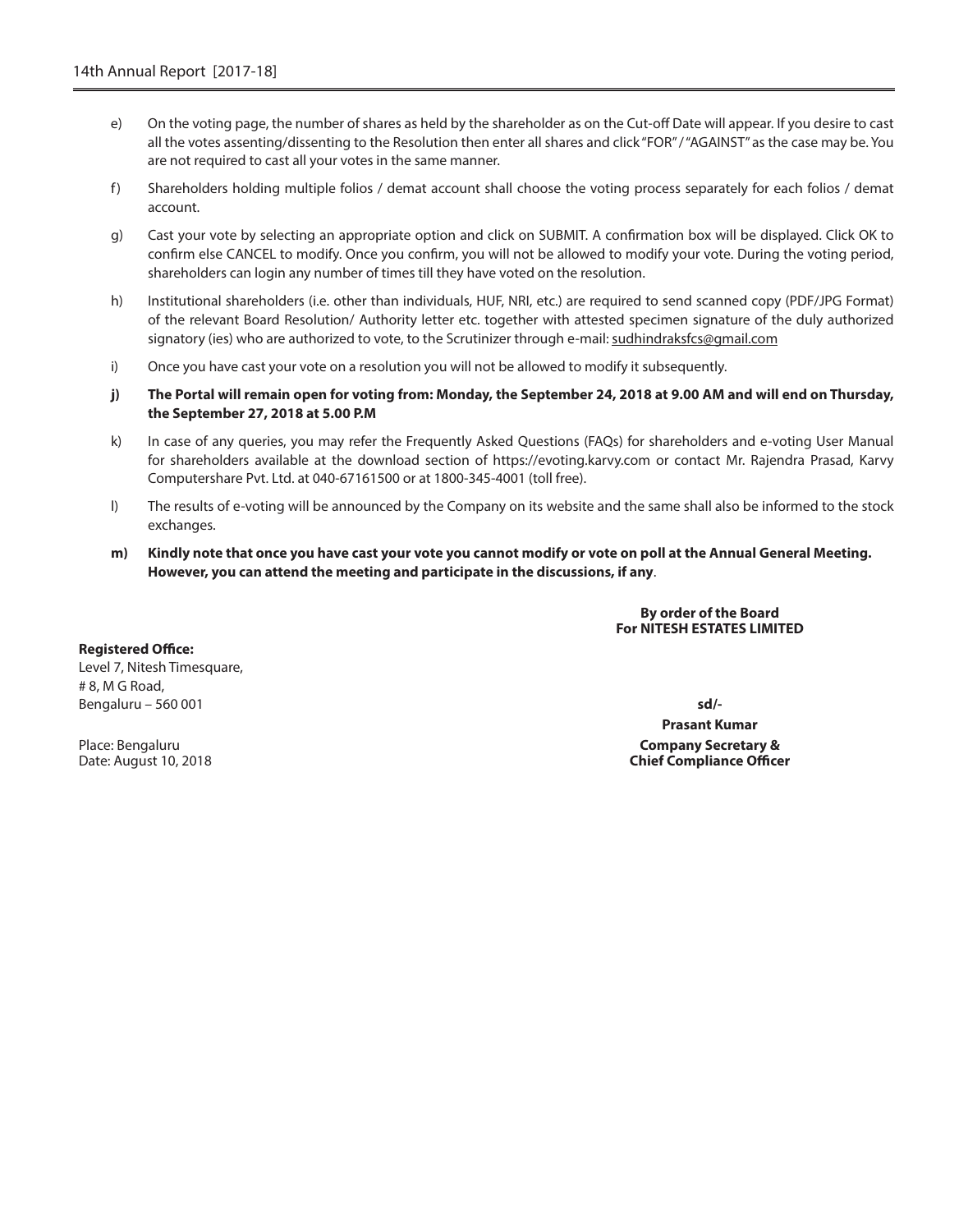#### **Annexure I**

#### **Statement pursuant to Section 102 of the Companies Act, 2013**

#### **Item No. 3:**

Pursuant to provisions of Section 149 of the Companies Act, 2013 and Rules made thereunder, appointment of independent director on the Board of the Company is required to be approved by the shareholders. Mr. Mahesh Bhupathi (DIN: 01603093) was on the Board of the Company as a non- executive and non- Independent Director since 30<sup>th</sup> June 2005. On March 20, 2018, the Board of Directors appointed Mr. Mahesh Bhupathi as an Independent Director of the Company.

The appointment of Mr. Mahesh Bhupathi if approved, will be as an Independent Director of the Company, for an initial term of 5 consecutive years, in terms of Sections 149 of the Companies Act, 2013 and the Rules made thereunder.

None of the Directors, Key Managerial Personnel and their relatives is in any way interested or concerned, in this resolution other than the appointee.

#### **Brief particulars of the Director being appointed pursuant to the applicable provisions of the Companies Act, 2013 and Regulation 36 of the Securities and Exchange Board of India (Listing Obligations & Disclosure Requirements) Regulations, 2015.**

|                                                                   | Mr. Mahesh Bhupathi                                                                                                                                                                                                                                                               |  |  |
|-------------------------------------------------------------------|-----------------------------------------------------------------------------------------------------------------------------------------------------------------------------------------------------------------------------------------------------------------------------------|--|--|
| Name of Director                                                  | (DIN: 01603093)                                                                                                                                                                                                                                                                   |  |  |
| Age                                                               | 44                                                                                                                                                                                                                                                                                |  |  |
| Date of Appointment in the current designation                    | March 20, 2018                                                                                                                                                                                                                                                                    |  |  |
| Expertise in specific Functional areas                            | He is a professional tennis player and became the first Indian to win a Grand Slam<br>tournament in 1997 and was ranked number one in the ATP Doubles Rankings in<br>1999. He has over seven years of professional experience in the sports, media and<br>entertainment industry. |  |  |
|                                                                   | Bhupathi Tennis Academy Private Limited                                                                                                                                                                                                                                           |  |  |
|                                                                   | H.E.A.L. Institute Private Limited<br>ii.                                                                                                                                                                                                                                         |  |  |
|                                                                   | Live Sports 365 Private Limited<br>iii.                                                                                                                                                                                                                                           |  |  |
|                                                                   | SX Sports Private Limited<br>iv.                                                                                                                                                                                                                                                  |  |  |
|                                                                   | Scentials Beautycares Brand India Private Limited<br>v.                                                                                                                                                                                                                           |  |  |
| Other Directorships held                                          | Esha Beautycares Brand India Private Limited<br>vi.                                                                                                                                                                                                                               |  |  |
|                                                                   | vii. Paradisal Tennis League Private Limited                                                                                                                                                                                                                                      |  |  |
|                                                                   | viii. Dysre Apparel Private Limited                                                                                                                                                                                                                                               |  |  |
|                                                                   | Globosport Licensing and Merchandising Private Limited<br>ix.                                                                                                                                                                                                                     |  |  |
|                                                                   | Globosport India Private Limited<br>X.                                                                                                                                                                                                                                            |  |  |
|                                                                   | Swag Fashions Hub Private Limited<br>xi.                                                                                                                                                                                                                                          |  |  |
| Membership of Committees                                          | Nil                                                                                                                                                                                                                                                                               |  |  |
| No. of shares held in the Company as on the<br>date of the notice | Nil                                                                                                                                                                                                                                                                               |  |  |

#### **Item No. 4:**

The Board appointed M/s. G. S. & Associates, Practising Cost Accountants, holding Firm Registration No. 000301, allotted by The Institute of Cost Accountants of India, as Cost Auditors of the Company, in terms of Section 148 of the Companies Act, 2013 (the Act 2013) and fixed a sum of Rs. 1 Lakh per annum excluding reimbursement of out of pocket expenses as remuneration payable to them, for the financial year 2018-19.

The remuneration, as recommended by the audit committee and approved by the Board, is required to be ratified by the shareholders of the Company, as per the requirements of the Companies (Audit and Auditors) Rules 2014, read with Section 148 of the Act, 2013. Accordingly the resolution set in item no. 5 is submitted for the shareholders for ratification of the remuneration payable to the Cost Auditors for the financial year 2018-19.

None of the Directors or Key Managerial Personnel of the Company or their relatives is concerned or interested, financially or otherwise, in the resolution as set out in item no. 4

In terms of Section 148 of the Companies Act, 2013 and rules made thereunder the ordinary resolution, as set out in item no. 4, is submitted for ratification by the shareholders of the Company.

# **By order of the Board For NITESH ESTATES LIMITED**

**Registered Office:** Level 7, Nitesh Timesquare, # 8, M G Road, Bengaluru – 560 001

**sd/- Prasant Kumar Company Secretary & Chief Compliance Officer**

Place: Bengaluru Date: August 10, 2018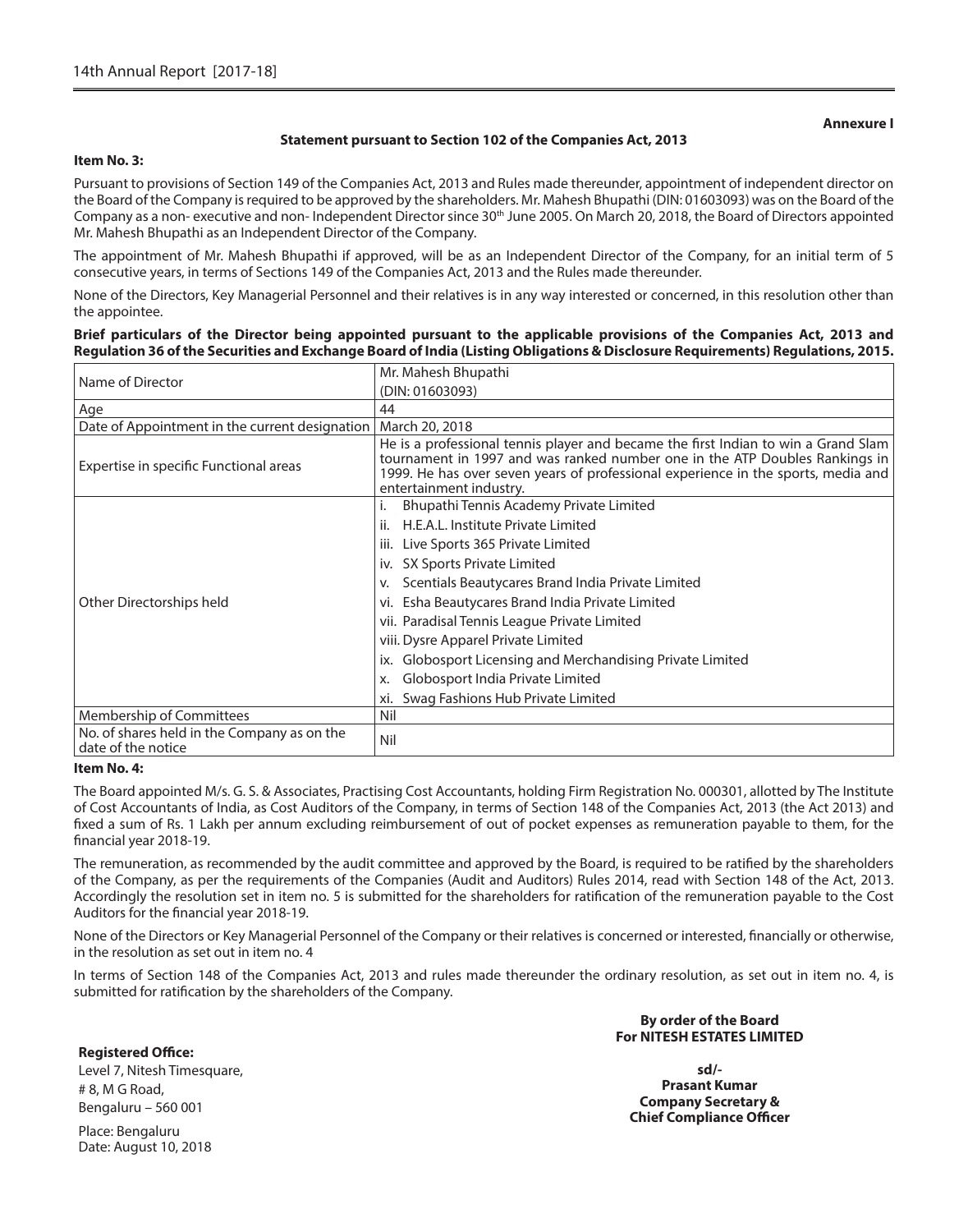# **ROUTE MAP TO THE VENUE**

# **FOR THE 14<sup>th</sup> ANNUAL GENERAL MEETING OF THE COMPANY**

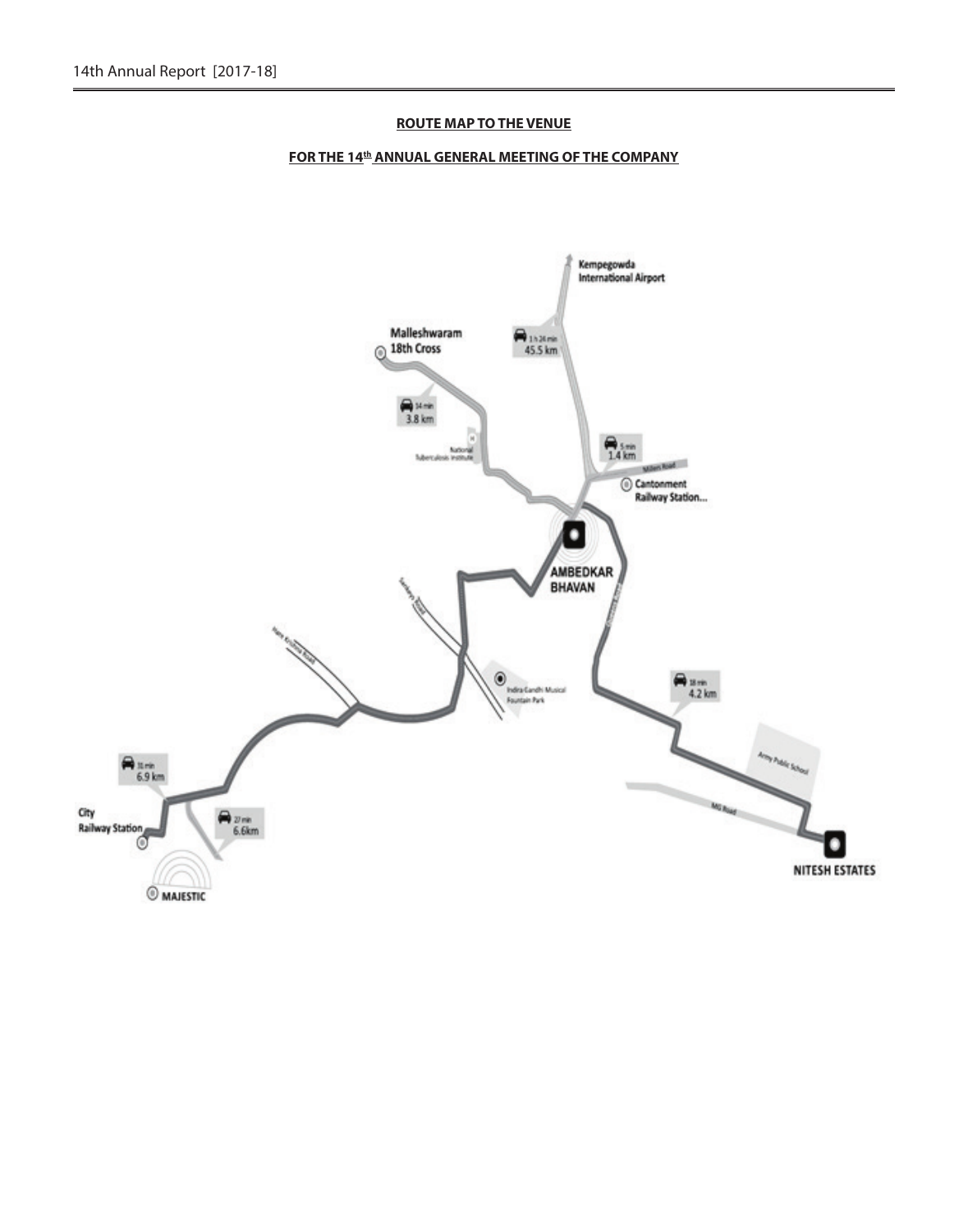# **NITESH ESTATES LIMITED CIN :L07010KA2004PLC033412**

Regd. Office: Level 7, 'NITESH TIMESQUARE', # 8, M.G. Road, Bengaluru 560 001 Tel: +91-80-4017 4000;; Web: www.niteshestates.com, email : investor@niteshestates.com

# **ATTENDANCE SLIP**

(Members attending the meeting in person or by proxy are requested to complete the attendance slip and hand it over at the entrance of the meeting hall)

I hereby record my presence at the **14th Annual General Meeting** of the Company held on Friday, September 28, 2018 at 9.00 A.M. at **"Dr. B. R. Ambedkar Memorial Trust" (Ambedkar Bhavana), Miller's Road, Vasanthnagar, Bengaluru – 560 052.**

| Full Name & Address of the        |                                |
|-----------------------------------|--------------------------------|
|                                   |                                |
|                                   |                                |
|                                   |                                |
|                                   | <b>Signature of the Member</b> |
|                                   |                                |
| --------------------------------- |                                |
|                                   |                                |
|                                   |                                |

\*applicable for member holding shares in electronic form

 $\chi$ 

| Full Name of the                         |                               |
|------------------------------------------|-------------------------------|
| Proxy (in BLOCK letters) --------------- | <b>Signature of the Proxy</b> |
|                                          |                               |